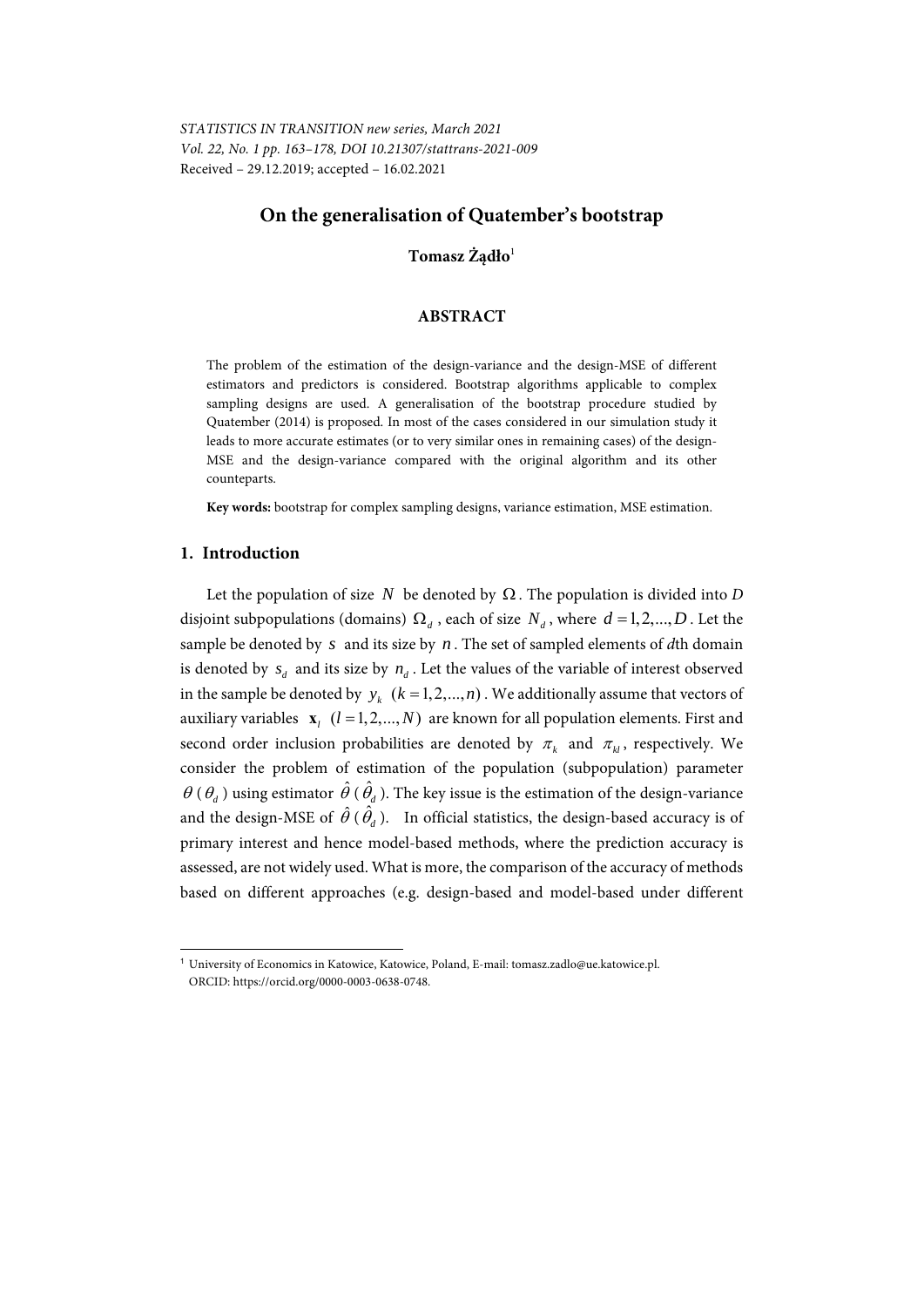superpopulation models) is not appropriate if MSE is estimated under different approaches too. Hence, the aim of the paper is to present:

- a proposal of a generalisation of Quatember (2014) bootstrap valid for complex sampling designs, which can be used to estimate the design-precision and the design-accuracy of any estimator or predictor,
- a simulation study of properties of our proposals and other bootstrap estimators of the design-variance and the design-MSE not only in the case of estimation of population parameters but also in the case of estimation and prediction of subpopulations characteristics.

## **2. Bootstrap methods for complex sampling designs**

The classic Efron's bootstrap (Efron, 1979) procedure, where simple random samples are drawn with replacement from the original sample, is correct under independence of random variables. In the case of complex sampling designs appropriate modifications must be used.

According to Ranalli and Mecatti (2012), majority of bootstrap methods for complex sampling designs can be classified into one out of two approaches. The first one is called an ad-hoc approach and is usually based on iid resampling and rescaling sample data. They classify, inter alia, the rescaling bootstrap (Rao and Wu, 1988), the mirror-match bootstrap (Sitter, 1992) and the generalised weighted bootstrap (Beaumont and Patak, 2012) as methods belonging to this approach. Proposals presented by Antal and Tillé (2011, 2014) are also taken into account in this approach. The Authors use mixtures of several sampling designs for resampling to meet two conditions – firstly, the expectation over the bootstrap distribution of the Horvitz-Thompson (1952) (HT) estimator must be equal to the value of the HT estimator computed based on the original sample; secondly, the variance over the bootstrap distribution of HT estimator must be equal (or approximately equal) to the HT variance estimator (Horvitz and Thompson, 1952) or Sen-Yates-Grundy variance estimator (Sen 1953, Yates and Grundy 1953). The second approach is the plug-in approach. It is based on the concept of pseudopopulation, although in some methods the pseudopopulation is not physically generated. The basic idea is as follows:

- 1) We built a pseudopopulation  $\Omega^* = \{1, 2, ..., k^*, ..., N^{pseudo}\}\$ , where pseudoelements are replications of elements observed in the original sample. The element *k* observed in the original sample is replicated  $w_k$ -times.
- 2) A bootstrap sample  $s^*$  of size *n* (original sample size) is drawn from  $\Omega^*$ mimicking the original sampling design.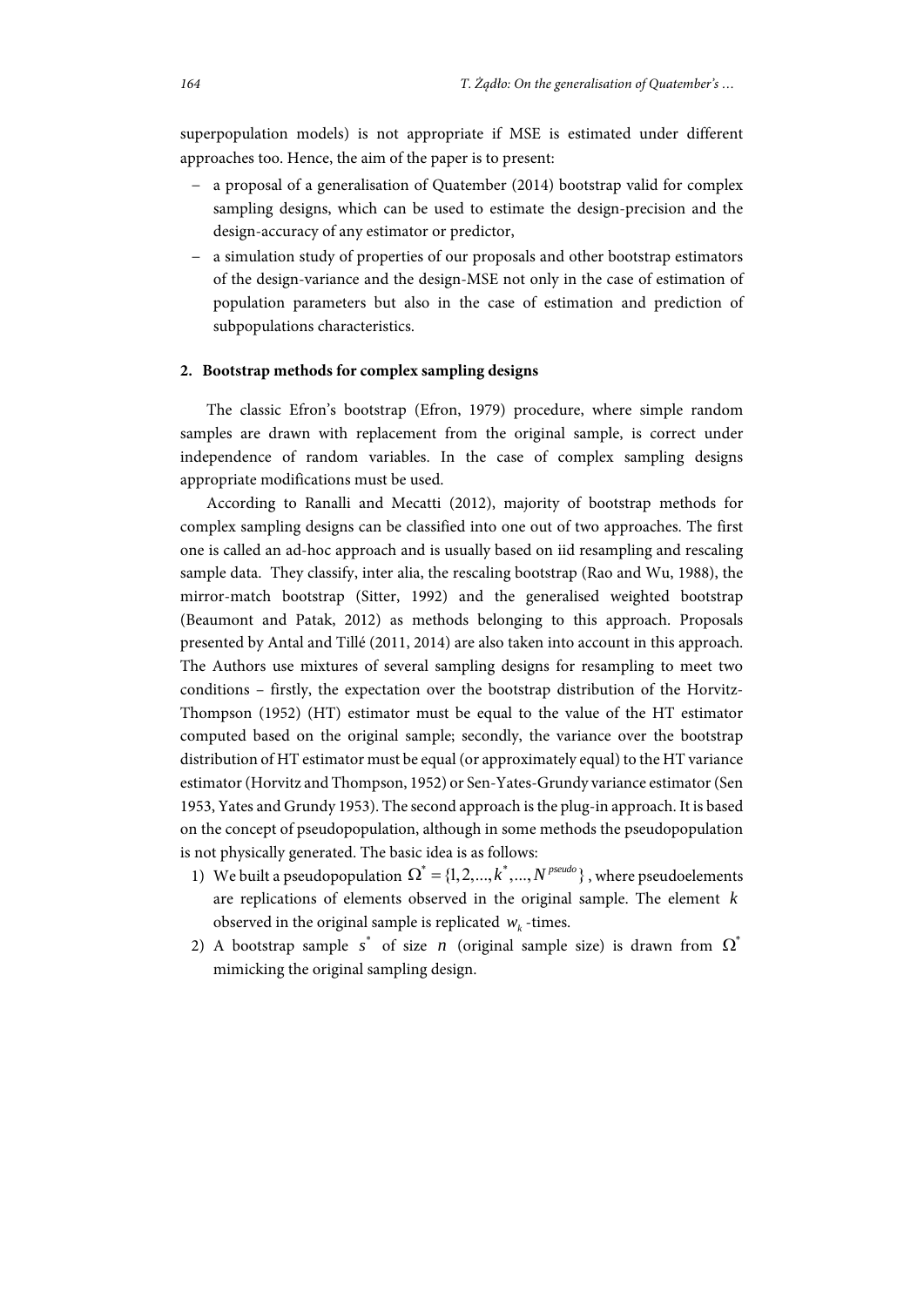- 3) The value of estimator  $\hat{\theta}$  is computed based on  $s^*$  and it is denoted by  $\hat{\theta}^*$ .
- 4) Steps b) and c) are iterated *B* times providing  $\hat{\theta}_b^*$ , where  $b = 1, 2, ..., B$ .

Bootstrap estimators of the design-variance and the design-bias are defined as follows (e.g. Rao and Wu 1988):

$$
\hat{D}_{boot}^2(\hat{\theta}) = \frac{1}{B-1} \sum_{b=1}^{B} \left( \hat{\theta}_b^* - \frac{1}{B} \sum_{b=1}^{B} \hat{\theta}_b^* \right)^2, \tag{1}
$$

$$
\hat{B}_{\text{boot}}(\hat{\theta}) = \frac{1}{B} \sum_{b=1}^{B} \hat{\theta}_{b}^{*} - \hat{\theta},
$$
\n(2)

where  $\hat{\theta}$  is the value of the considered estimator based on the original sample.

The algorithm presented above allows for different definitions of weights  $w_k$ . One of the first proposals was presented by Holmberg (1998), who defined it as follows:  $w_k = \left[\pi_k^{-1}\right] + \epsilon_k$ , where  $\left[\pi_k^{-1}\right]$  is rounded down value of  $\pi_k^{-1}$ ,  $\epsilon_k$  is generated from Bernoulli distribution with probability  $\pi_k^{-1} - \left[\pi_k^{-1}\right]$ .

Other solutions include Barbiero and Mecatti (2010) 0.5 bootstrap, where inverses of inclusion probabilities are rounded to the nearest integer. Barbiero and Mecatti (2010) consider two x-balanced methods, where inverses of first order inclusion probabilities are rounded down and additional pseudoelements are included in the pseudopopulation to reach the minimum absolute difference between total values of an auxiliary variable in the real population and the pseudopopulation. Barbiero, Manzi and Mecatti (2015) define  $w_k$  as calibration weights rounded to the nearest integer.

There are two possible limitations of the above algorithms. Firstly, we require generation of the pseudopopulation of size (approximately) equal to the original population size, which may be problematic in the case of large real populations. Secondly, the number of replications  $w_k$  must be integer. The first problem is solved by Ranalli and Mecatti (2012) by directly re-sampling from the sample using appropriate sampling designs where *n* out of *n* elements are drawn at random, mimicking the original sample design, where *N* out of *n* elements are selected. The Quatember (2014) bootstrap omits both of the limitations but it is proposed only for simple random sampling without replacement and for probability proportional to size sampling.

Let us present the idea of the Quatember (2014) bootstrap. Although the pseudopopulation is not created, the process of sampling from the pseudopopulation is mimicked in the procedure of selecting a bootstrap sample of size *n* out of *n* elements observed in the original sample with appropriate probabilities by modification of the original sampling scheme. Firstly, let us present the algorithm of drawing *b*th  $(b=1,2,...B)$  bootstrap sample of size *n* for simple random sampling without replacement. Quatember (2014) assumes that the number of replications of sample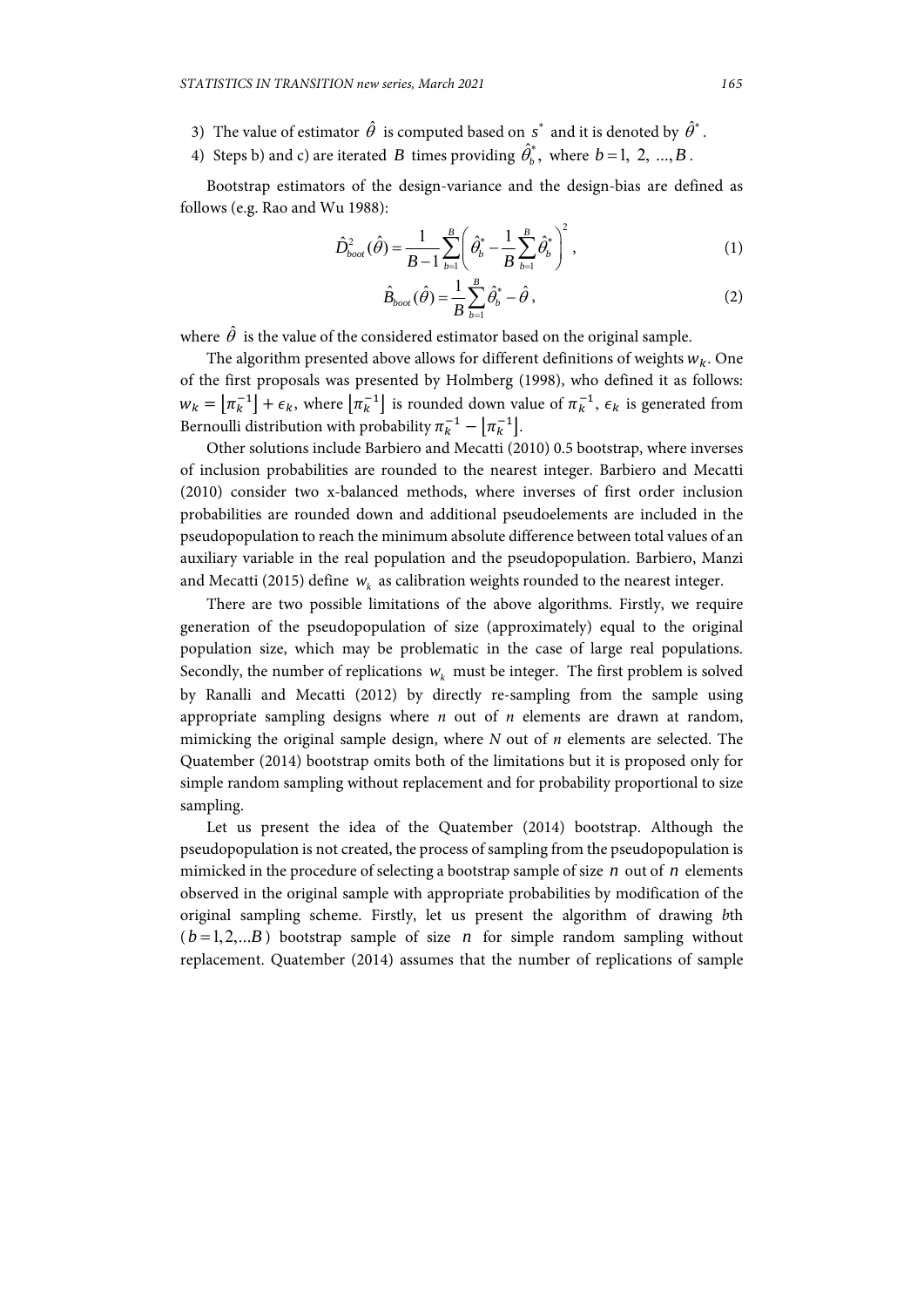element  $k$  in the pseudopopulation, which is not physically created, equals its (possibly non-integer) design-weight - the inverse of the first order probability:  $Nn^{-1}$ . After draw  $j-1$  the number of remaining replications of element  $k$  in the pseudopopulation equals:  $Nn^{-1} - h_{k,j-1}$ , where  $h_{k,j-1}$  is the number of replications of element *k* selected in the bootstrap procedure in the first  $j-1$  draws. What is more, the probability of selecting a population element from the pseudopopulation of size *N* in the *j* th draw equals  $(N - j + 1)^{-1}$ . Finally, element *k* is drawn from the original sample in the *j* th draw  $(j = 1, 2, ..., n)$  of the bootstrap algorithm with probability:

$$
(Nn^{-1} - h_{k,j-1}) \times (N - j + 1)^{-1}.
$$
 (3)

Secondly, we present the algorithm of drawing *b*th ( $b = 1, 2, \dots, B$ ) bootstrap sample of size *n* for probability proportional to size sampling. Quatember (2014) assumes that the number of replications of sample element  $k$  in the pseudopopulation, which is not physically created, equals its (possibly non-integer) design-weight given by:  $t_r(x_i n)^{-1}$ , where  $t_x = \sum_i x_i$ *i*  $=\sum_{i\in\Omega}x_i$ . After draw  $j-1$  the number of remaining replications of element *k* in the pseudopopulation equals:  $t_x(x_k n)^{-1} - h_{k,j-1}$ , where  $h_{k,j-1}$  is the number of replications of element *k* selected in the bootstrap procedure in the first  $j-1$  draws. What is more, Quatember (2014) assumes the following probability of selecting an population element from the pseudopopulation of size *N* in the *j*th draw in his

algorithm: 1 , *bj*  $\left\{ \begin{array}{c} \iota_x \sim \iota_x \\ i \in s_{bi-1} \end{array} \right.$  $x_k$   $t_r$   $\sum x$ i, iε  $\left(t_x - \sum_{i \in s_{b_j-1}} x_i\right)^{-1}$ , where  $s_{b_j-1}$  is the subset of *b*th bootstrap sample after

1

÷

draw  $j-1$ . The drawback of the Quatember (2014) bootstrap is that the assumed probability does not lead to the first order inclusion probabilities proportional to the values of the auxiliary variable (as they should be for probability proportional to size sampling). Finally, element *k* is drawn from the original sample in the *j*th draw  $(j = 1,2,...,n)$  of the bootstrap algorithm with probability:

$$
\left(t_x(x_k n)^{-1} - h_{k,j-1}\right) \times x_k \left(t_x - \sum_{i \in s_{b_j-1}} x_i\right)^{-1}.
$$
 (4)

#### **3. The proposed bootstrap method**

The idea of the proposed bootstrap results from motivating simulations studies where we usually observed properties of the design-variance estimators based on the original Quatember (2014) bootstrap better than that of competitors, but problems with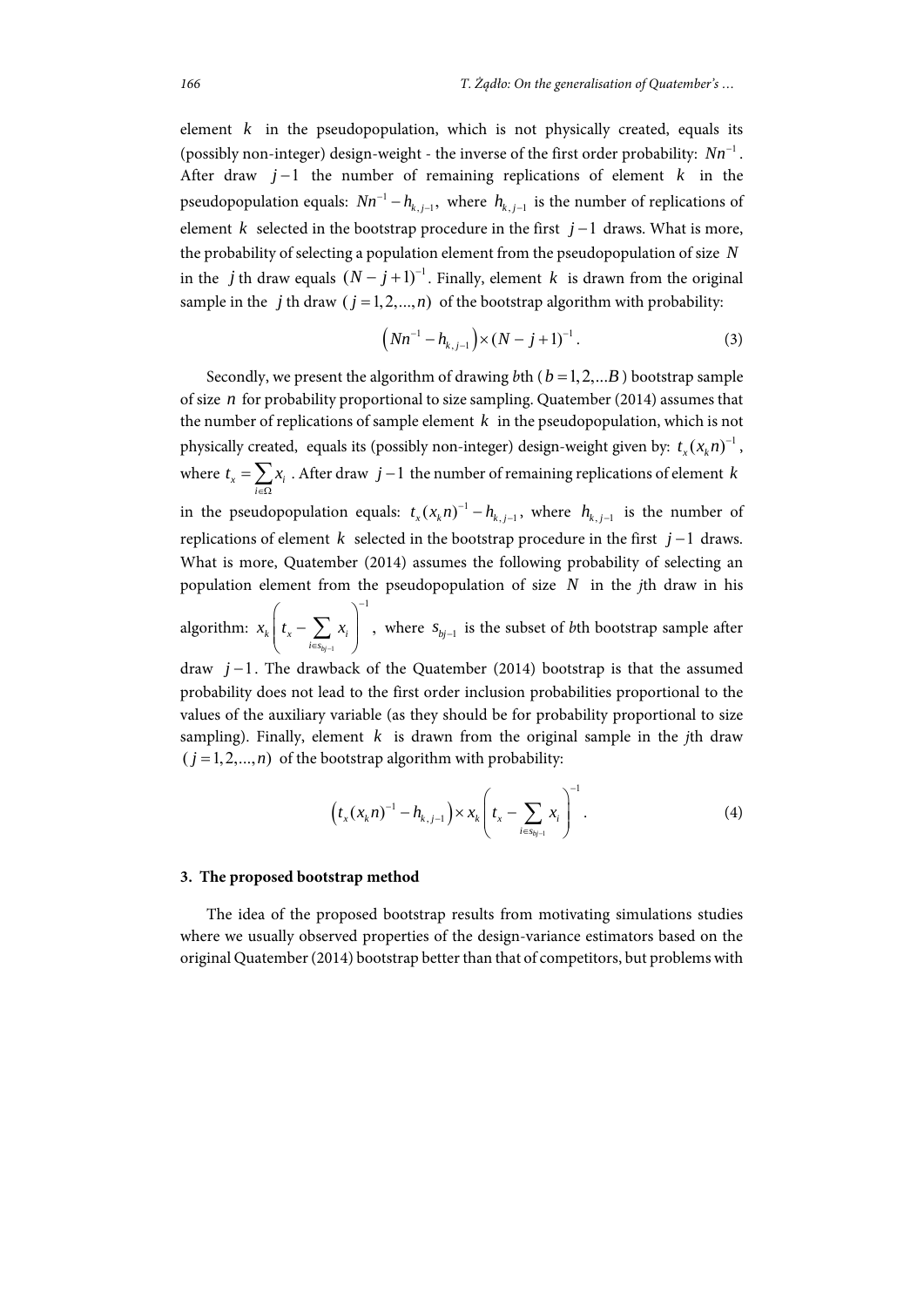estimation of the design-MSE of some estimators and predictors using auxiliary information. To improve the method we propose to change the number of replications of sampled elements assumed by Quatember (2014) to be equal inverses of first order inclusion probabilities. Although these weights seem to be a natural choice, the choice is not the only and the best one – similarly to the choice between the Horvitz-Thompson estimator (using these weights to estimate the population total) and other estimators or predictors using different weighting systems, which usually lead to more accurate estimates than the Horvitz-Thompson estimator. Hence, below we propose to replace inverses of first order inclusion probabilities in the algorithm presented by Quatember (2014) by some calibration weights summing up to the population size, but other weighting systems are also possible.

To clarify considerations presented below, let us introduce the idea of the calibration estimator of the population total. It is given by (Deville, Särndal 1992):

$$
\hat{\theta}^{CAL} = \sum_{k \in s} w_k y_k \,, \tag{5}
$$

where weights  $w_k$  are solutions of:

$$
\begin{cases}\nf_s(w_k, \pi_k^{-1}, q_k) \to \min \\
\sum_{k \in S} w_k \mathbf{x}_k = \sum_{l \in \Omega} \mathbf{x}_l\n\end{cases}
$$
\n(6)

where  $f_s(w_k, \pi_k^{-1}, q_k)$  is some distance measure between weights of the calibration estimator  $w_k$  and the inverses of the first order inclusion probabilities  $\pi_k^{-1}$  , where for more generality additional known weights  $q_k$  can be included. The minimization in (6) leads to the approximate design-unbiasedness of the calibration estimator. The equality in (6) is the condition of model-unbiasedness of the estimator (5) under the linear model. If in (6) we additionally assume that:

$$
f_s(w_k, \pi_k^{-1}, q_k) = \sum_{k \in s} \frac{\left(w_k - \pi_k^{-1}\right)^2}{\pi_k^{-1} q_k}, \qquad (7)
$$

then the resulting calibration estimator is called a generalised regression estimator (GREG) (Deville, Särndal 1992; Särndal, Swensson, Wretman 1992, p. 232; Rao, Molina 2015, p. 13). Deville and Särndal (1992) prove under some conditions that calibration estimators and the generalised regression estimator of the population total are asymptotically equivalent. But their values are very similar even for small sample sizes, as shown by Singh and Mohl (1996) and Stukel, Hidiroglou and Särndal (1996).

Our proposal of the bootstrap algorithm for simple random sampling without replacement is as follows. In the *b* th bootstrap sample ( $b = 1, 2, ..., B$ ) element *k* is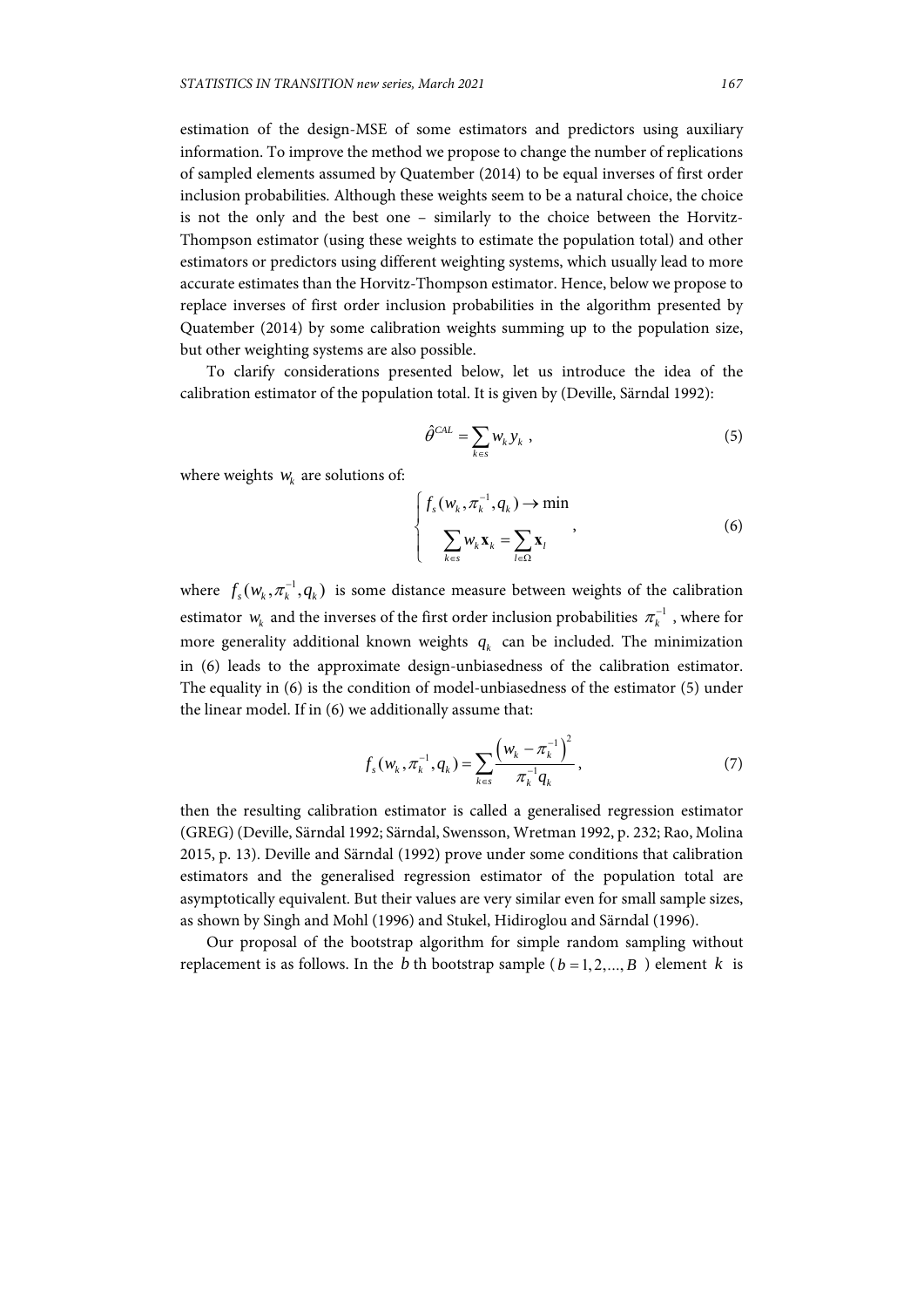drawn from the original sample in the *j* th draw  $(j=1,2,...,n)$  with probability (compare with (3)):

$$
(w_k - h_{k,j-1}) \times (N - j + 1)^{-1},
$$
 (8)

where  $w_k$  's are some calibration weights such that  $\sum_{i\in\Omega}w_k$  $w_k = N$  $\sum_{i\in\Omega}w_k=N$  (e.g. calibration weights

considered by Deville and Särndal (1992)).

Our proposal of the bootstrap algorithm for probability proportional to size sampling is as follows. In the *b* th bootstrap sample ( $b = 1, 2, ..., B$ ) element *k* is drawn from the original sample in the *j* th draw  $(j = 1, 2, ..., n)$  with probability (compare with (3)):

$$
\left(w_k - h_{k,j-1}\right) \times x_k \left(t_x - \sum_{i \in s_{kj-1}} x_i\right)^{-1},\tag{9}
$$

where  $w_k$  's are some calibration weights such that  $\sum_{i\in\Omega}w_k$  $w_k = N$  $\sum_{i\in\Omega}w_k=N$  (e.g. calibration weights considered by Deville and Särndal (1992)).

Of course, the choice of  $w_k$ 's in the proposed algorithms is ambiguous (similarly to the choice of weights used in estimation). In the simulation studies, presented in the next section, we will consider four arbitrary chosen cases - calibration weights which fulfil four systems of calibration equations presented below. Firstly, we will consider weights  $w_{1k}$  ( $k = 1, 2, ..., n$ ) such that (Deville and Särndal (1992)):

$$
\sum_{k \in S} w_{1k} \mathbf{x}_k = \sum_{l \in \Omega} \mathbf{x}_l \wedge \sum_{k \in S} w_{1k} = N \wedge L_k \leq w_{1k} \leq U_k, \qquad (10)
$$

where in simulation studies, to avoid negative and extremely large calibration weights, we will assume that  $\forall_k L_k = 0$  and  $\forall_k U_k = 10 \pi_k^{-1}$ . Secondly, we will consider weights  $w_{2k}$  ( $k = 1, 2, ..., n$ ) defined similarly to (10) but for domains:

$$
\forall_{d} \sum_{k \in s_{d}} w_{2k} \mathbf{x}_{k} = \sum_{l \in \Omega_{d}} \mathbf{x}_{l} \wedge \forall_{d} \sum_{k \in s_{d}} w_{2k} = N_{d} \wedge L_{k} \leq w_{2k} \leq U_{k}, \qquad (11)
$$

where  $L_k$  and  $U_k$  are defined as in (10). Thirdly, we will consider weights  $w_{3k}$  $(k = 1, 2, \ldots, n)$ , which leads to quantile calibration (similarly to Barbiero, Manzi and Mecatti 2015):

$$
\sum_{k\in s} w_{3k} I(\mathbf{x}_k \le \mathbf{x}_p) = Np \wedge \sum_{k\in s} w_{3k} = N \wedge L_k \le w_{3k} \le U_k, \qquad (12)
$$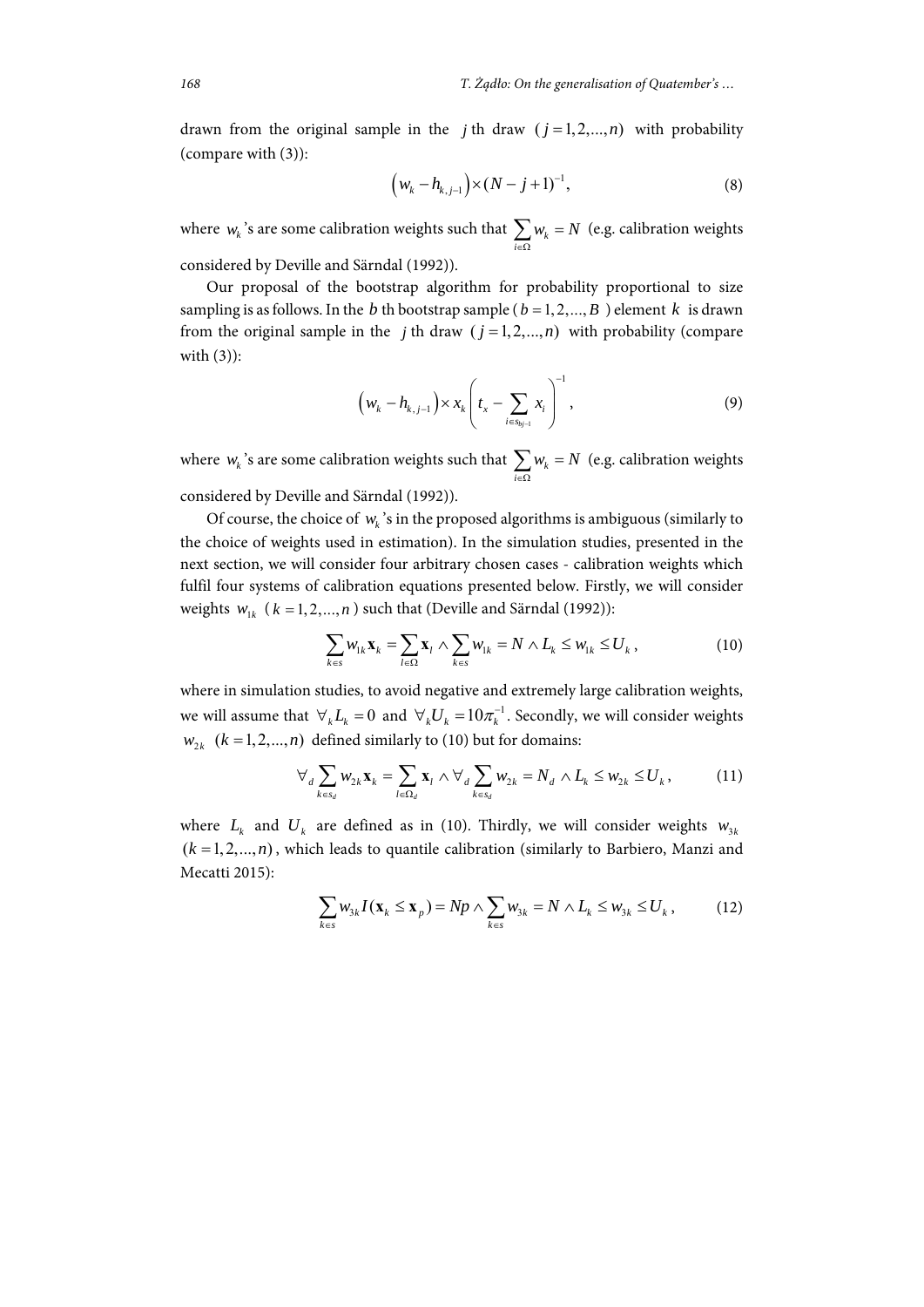where  $\mathbf{x}_n$  denotes the vector of population quantiles of auxiliary variables of order  $p = \{0.25, 0.5, 0.75\}$ ,  $L_k$  and  $U_k$  are defined as in (10). Fourthly, we will consider weights  $w_{4k}$   $(k = 1, 2, ..., n)$  defined similarly to (12) but for domains:

$$
\forall_{d} \sum_{k \in s_d} w_{4k} I(\mathbf{x}_k \le \mathbf{x}_{dp}) = N_d p \wedge \forall_{d} \sum_{k \in s_d} w_{4k} = N_d \wedge L_k \le w_{4k} \le U_k,
$$
 (13)

where  $\mathbf{x}_{dp}$  denotes the vector of domain quantiles of auxiliary variables of order  $p = \{0.25, 0.5, 0.75\}$ ,  $L_k$  and  $U_k$  are defined as in (10).

In cases (10) and (12) calibration equations are solved based on the whole sample, which may be a good solution in the case of estimation of population parameters. We hope that taking into account information on auxiliary variables in building pseudopopulation will give better properties of the design-variance and the design-MSE bootstrap estimators than in case of the algorithm proposed by Quatember (2014). What is more, in cases (11) and (13) calibration equations are solved based on samples in domains, taking into account domain-specific information on auxiliary variables, which should additionally lead to better results in the case of estimation of domain parameters.

#### **4. Simulation study**

We present results of a design-based simulation study conducted in R (R Development Core Team 2019). We use real data on  $N = 281$  Swedish municipalities (Särndal, Swensson and Wretman 1992). We assume a relatively large sample size  $n \approx 0.15N$  to show clearly differences between properties of different variance and MSE estimators. Revenues from 1985 municipal taxation (in millions of kronor) are the variable of interest, 1975 population (in thousands) – the auxiliary variable. We consider two subpopulations – the first one of size  $N_1 = 104$ , which consists of municipalities belonging to regions 1, 2 and 3; and the second of size  $N<sub>2</sub> = 177$ , which consists of municipalities belonging to regions 4-8. Large domains sizes will allow us to compare properties of estimators of design-variances and design-MSEs of direct and indirect estimators and predictors of domain totals. We consider probability proportional to size sampling using Brewer sampling scheme (Brewer 1975, Brewer and Hanif 1983). It is known to be a fast algorithm that does not cause problems in the case of asymmetry of the auxiliary variable as it can happen in the case of Rao-Sampford sampling scheme. However, in this sampling scheme there is a problem with computation of joint inclusion probabilities – a recursive formula is required and it implies a complete exploration of the splitting tree (Tillé 2006, p. 113).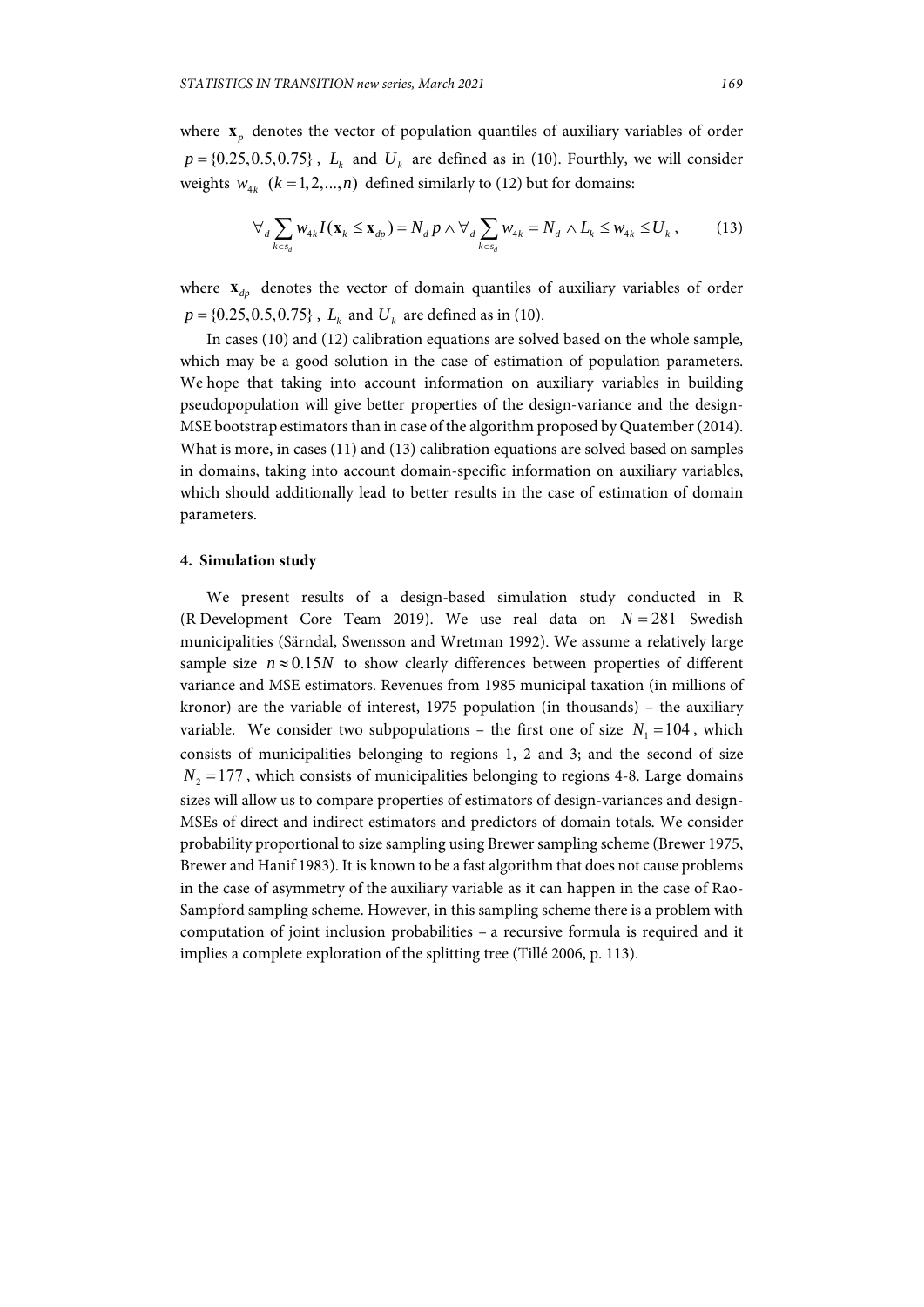In the simulation study we consider the problem of estimation of design-variances and design-MSEs of the following estimators and predictors:

- − the Horvitz-Thompson (1952) estimator of the population total (which will be denoted by: HT) and of domains totals (HTd1, HTd2),
- − the generalised regression estimator (e.g. Deville and Särndal 1992) of the population total (GREG) and of domains totals (GREGd1, GREGd2),
- − the modified generalised regression estimator (e.g. Särndal 1981) of domains totals (MGREGd1, MGREGd2),
- − the best linear unbiased predictor (e.g. Royall 1976) of domains totals (BLUPd1, BLUPd2) under the following model  $Y_k = \beta_1 x_k + \beta_1 + \xi_k$ , where  $\xi_k \sim \textit{iid}(0, \sigma^2)$ .

We consider the following estimators of design-variances and design-MSEs of the above listed estimators and predictors:

- − based on the Holmberg (1998) bootstrap (which will be denoted by H),
- − based on the Antal and Tillé (2011) bootstrap (AT),
- − based on the Quatember (2014) bootstrap (Q),
- − the proposed generalised Quatember (2014) bootstrap with weights fulfilling calibration equations (10) (GQ1),
- − the proposed generalised Quatember (2014) bootstrap with weights fulfilling calibration equations (11) (GQ2),
- − the proposed generalised Quatember (2014) bootstrap with weights fulfilling calibration equations (12) (GQ3),
- − the proposed generalised Quatember (2014) bootstrap with weights fulfilling calibration equations (13) (GQ4).

In the case of all bootstrap methods the number of bootstrap iterations equals  $B = 1000$ . Additionally, we consider classic design-variance estimators of the Horvitz-Thompson estimator and the GREG estimator (in both cases denoted by cl), where only first order inclusion probabilities are used. It results from the problems with computations of second order inclusion probabilities in Brewer sampling scheme described above. We use the following design-variance estimator of the Horvitz-Thompson estimator of the population total (Antal and Tillé 2011, p. 536):

$$
\hat{D}^2(\hat{\theta}^{HT}) = \sum_{k=1}^n c_k \left( y_k \pi_k^{-1} - \sum_{k=1}^n c_k y_k \pi_k^{-1} \left( \sum_{k=1}^n c_k \right)^{-1} \right)^2, \tag{14}
$$

where we use  $c_k = n(1 - \pi_k)(n - 1)^{-1}$  proposed by Hájek (1981), which gives efficient and only slightly biased design-variance estimator (Antal and Tillé 2014, p. 1348).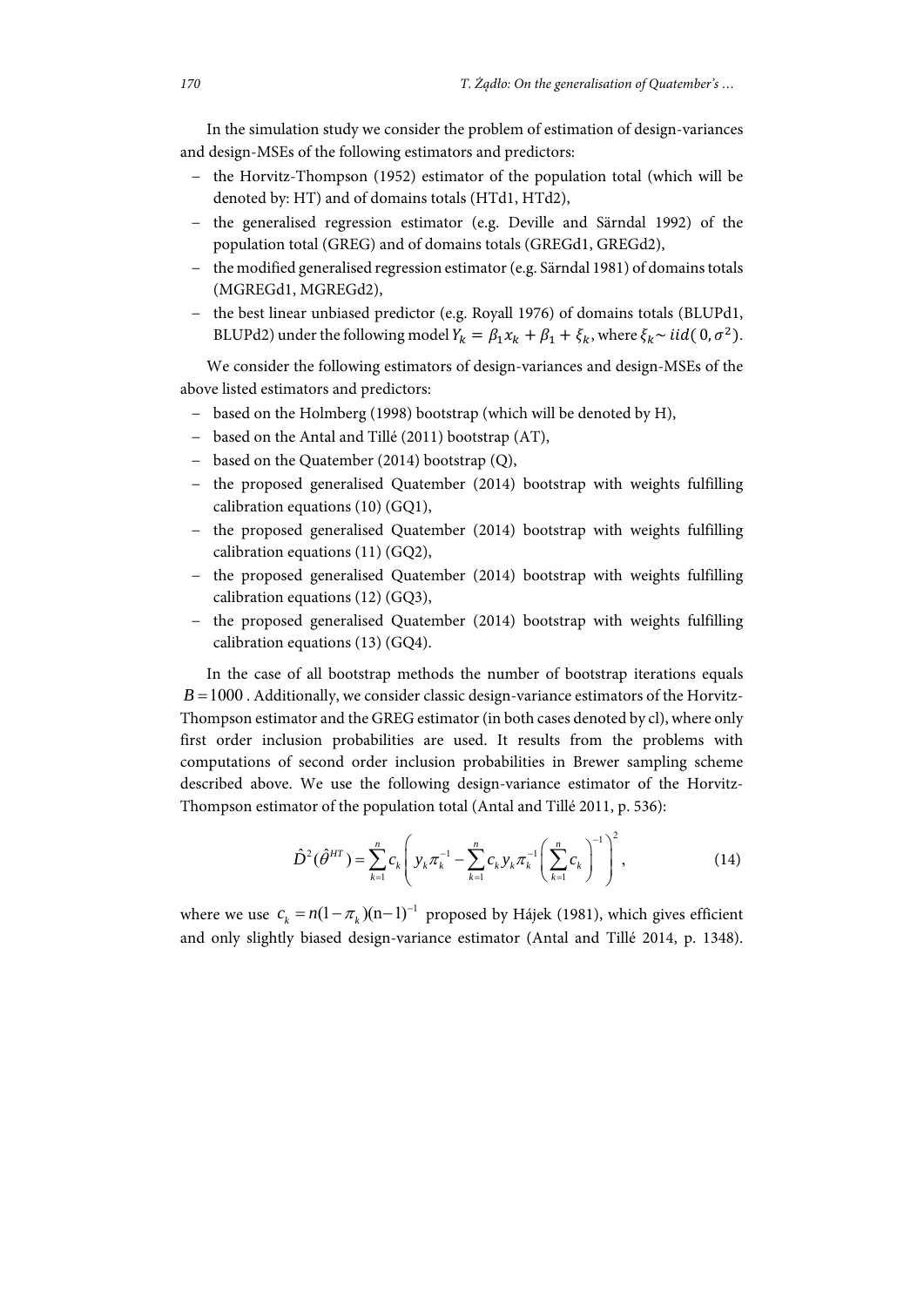To estimate the design-variance of the GREG estimator we use the following one based on the Deville's method (Deville 1993):

$$
\hat{D}^2(\hat{\theta}^{GREG}) = \left(1 - \sum_{k=1}^n a_k^2\right)^{-1} \sum_{k=1}^n (1 - \pi_k) \left(e_k \pi_k^{-1} - A\right)^2, \tag{15}
$$

where 1 1  $(1 - \pi_k) \left( \sum_{k=1}^{n} (1 - \pi_k) \right)^{-1},$  $a_k = (1 - \pi_k) \left( \sum_{k=1}^{k} (1 - \pi_k) \right)$  $= (1 - \pi_k) \left( \sum_{k=1}^n (1 - \pi_k) \right)^{-1}, A = \sum_{k=1}^n a_k e_k \pi_k^{-1}$ *n*  $A = \sum_{k=1}^n a_k e_k \pi_k^{-1}, e_k = y_k - \mathbf{x}_k^T \mathbf{B}, g_k$  - g-weights

of GREG (see Deville and Särndal 1992),  $\mathbf{B} = \sum_{k=1}^{n} \left( g_{k} \pi_{k}^{-1} \mathbf{x}_{k} \mathbf{x}_{k}^{T} \right)^{-1} \sum_{k=1}^{n} \left( g_{k} \pi_{k}^{-1} \mathbf{x}_{k} \mathbf{y}_{k} \right)^{-1}$  $k=1$  $\sum_{i=1}^{n} (g_{k} \pi_{k}^{-1} \mathbf{x}_{k} \mathbf{x}_{k}^{T})^{-1} \sum_{i=1}^{n} (g_{k} \pi_{k}^{-1} \mathbf{x}_{k} y_{k}).$  $\sum_{k=1}^{n} (g_k \pi_k^{-1} \mathbf{x}_k \mathbf{x}_k^T)^{-1} \sum_{k=1}^{n} (g_k \pi_k^{-1} \mathbf{x}_k y_k)$  $g_{k}\pi_{k}^{-1}\mathbf{x}_{k}\mathbf{x}_{k}^{T}\big)^{-1}\sum_{k}^{n} \Big(g_{k}\pi_{k}^{-1}\mathbf{x}_{k}^{T}\mathbf{y}_{k}^{T}$ **B** =  $\sum_{k=1}$   $(g_k \pi_k^{-1} \mathbf{x}_k \mathbf{x}_k^T)^{-1} \sum_{k=1}$   $(g_k \pi_k^{-1} \mathbf{x}_k y_k)$ . In the case of (14) and (15) replacing  $y_k$  with  $a_{dk} y_k$ , where  $a_{dk} = 1$  if  $k \in s_d$  and 0 otherwise, gives estimators of design-variances of estimators of domain totals.

In the simulation study we compute:

− the relative biases of the estimators of the design-variance of different estimators as

$$
100\% \cdot V^{-1} \frac{1}{B} \sum_{r=1}^{R} (\hat{V}_r - V), \tag{16}
$$

− the relative biases of the estimators of the design-MSE of different estimators as

$$
100\% \cdot MSE^{-1} \frac{1}{B} \sum_{r=1}^{R} \left( M\hat{S}E_r - MSE \right), \tag{17}
$$

− the relative RMSEs of the estimators of the design-variance of different estimators as

$$
100\% \cdot V^{-1} \sqrt{\frac{1}{B} \sum_{r=1}^{R} (\hat{V}_r - V)^2} , \qquad (18)
$$

− the relative biases of the estimators of the design-MSE of different estimators as

$$
100\% \cdot MSE^{-1} \sqrt{\frac{1}{B} \sum_{r=1}^{R} (M\hat{S}E_r - MSE)^2},
$$
\n(19)

where  $\hat{V}_r$  and  $\hat{MSE}_r$  are estimators of the design-variance and the design-MSE, respectively, obtained in the *r*th Monte Carlo iteration  $r = 1, 2, ..., R$ , whereas *V* is the simulation design-variance given by 2  $\cdot$ 1  $\qquad \qquad$   $\qquad \qquad$   $\qquad \qquad$   $\qquad \qquad$   $\qquad \qquad$   $\qquad \qquad$   $\qquad \qquad$   $\qquad \qquad$   $\qquad \qquad$   $\qquad \qquad$   $\qquad \qquad$   $\qquad \qquad$   $\qquad \qquad$   $\qquad \qquad$   $\qquad \qquad$   $\qquad \qquad$   $\qquad \qquad$   $\qquad \qquad$   $\qquad \qquad$   $\qquad \qquad$   $\qquad \qquad$   $\qquad \qquad$   $\qquad \qquad$   $\qquad \qquad$  $\frac{1}{R}\sum\limits_{r=1}^{R}\biggl(\hat{\theta}_{d}^{r}-\frac{1}{B}\sum\limits_{r=1}^{R}\hat{\theta}_{d}^{r}$ *V*  $\frac{1}{R}\sum_{r=1}^{R}\left(\frac{\theta_{d}^{r}}{B}-\frac{1}{B}\sum_{r=1}^{R}\theta_{d}^{r}\right)$  $=\frac{1}{R}\sum_{r=1}^{R}\left(\hat{\theta}_{d}^{r}-\frac{1}{B}\sum_{r=1}^{R}\hat{\theta}_{d}^{r}\right)^{2}$ , *MSE* is the simulation design-MSE given by  $MSE = \frac{1}{R} \sum_{r=1}^{R} (\hat{\theta}_d^r - \theta_d)^2$  $\frac{1}{R}\sum\limits_{r=1}^{R}\Bigl(\hat{\theta}_{d}^{r}-\theta_{d}% ^{r}+\hat{\theta}_{d}^{r}+\hat{\theta}_{d}^{r}+\hat{\theta}_{d}^{r}+\hat{\theta}_{d}^{r}+\hat{\theta}_{d}^{r}+\hat{\theta}_{d}^{r}+\hat{\theta}_{d}^{r}+\hat{\theta}_{d}^{r}+\hat{\theta}_{d}^{r}+\hat{\theta}_{d}^{r}+\hat{\theta}_{d}^{r}+\hat{\theta}_{d}^{r}+\hat{\theta}_{d}^{r}+\hat{\theta}_{d}^{r}+\hat{\theta}_{d}^{r}+\hat{\theta}_{d}^{r}+\hat{\theta}_{d}^{r}+\hat{\theta}_{d}^{r}+\$ *MSE*  $\frac{1}{R}\sum_{r=1}^{R}(\theta_d^r-\theta_d^r)$  $=\frac{1}{R}\sum_{r=1}^{R}\left(\hat{\theta}_{d}^{r}-\theta_{d}\right)$ ,  $\hat{\theta}_{d}^{r}$  is the value of the estimator of the subpopulation total (or its special case – the estimator of the population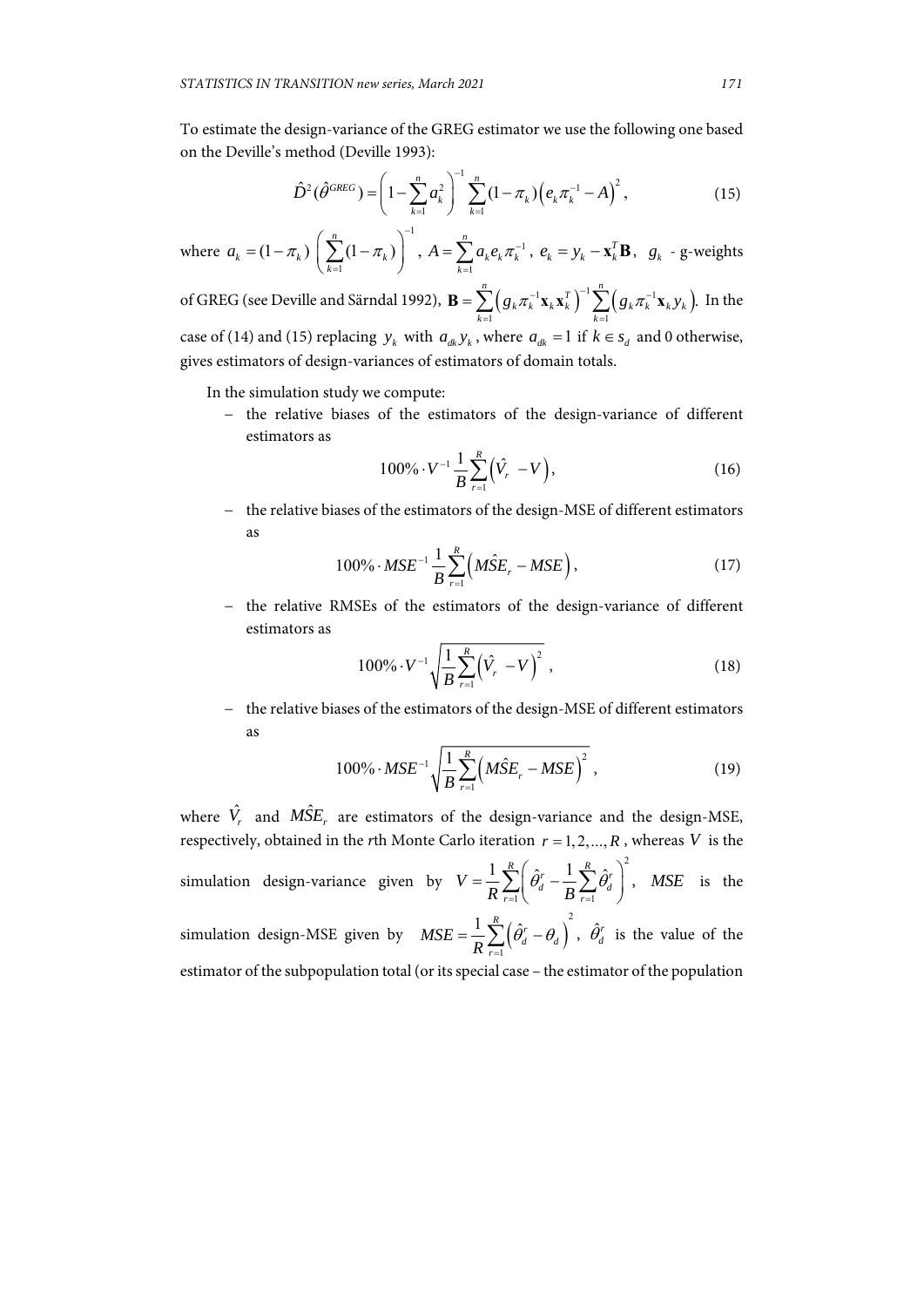total denoted by  $\hat{\theta}^r$ ) computed in the *r*th iteration,  $\theta_d$  is the value of the subpopulation total (or its special case – the population total denoted by  $\theta$ ), the number of samples drawn in the Monte Carlo simulation study equals  $R = 1000$ .

Firstly, we would like to present design-based properties of the considered estimators and predictors. The Horvitz-Thompson estimator is design-unbiased and hence we will consider only its design-variance estimators. GREG is asymptotically design-unbiased estimator (Deville and Särndal 1992), MGREG is approximately punbiased if the overall sample size increases even if the domain sample size is small (Molina and Rao 2015, p. 22) – for these estimators usually only design-variance is estimated. Although their relative design-biases obtained in the simulation study are small (see Table A1 in Appendix) we also analyze properties of estimators of their design-MSEs. We also consider best linear unbiased predictors for which prediction-MSEs (not design-MSEs) are usually estimated. Although in our simulation study, their design-biases and design-MSEs are not large (see Table A1 in Appendix), including them will allows us to check properties of the proposed design-MSE estimators not only for design-unbiased or approximately design-unbiased statistics.

Secondly, we present main results of the simulation study. RRMSEs of estimators of design-variances and design-MSEs are presented in Tables 1-3 below, their designbiases in Tables A2-A4 in Appendix. If we compare relative design-biases (see Table A2 and Table A3 in Appendix) and RRMSEs (Table 1 and Table 2) of our proposals of design-variance estimators with bootstrap competitors, we see that usually the best results are obtained for one of the proposed methods or the results for our method are very close to the best one (except results for the HT estimator). Among four proposals (GQ1-GQ4) the GQ1 method is the best choice in most of the cases. If we compare RRMSEs (see Table 3) of our proposals of design-MSE estimators with bootstrap competitors, we obtain similar conclusions – results for GQ1 are usually the best or close to the best.

| Method          | <b>HT</b> | HTd1 | HTd2 | <b>GREG</b> | GREG <sub>d1</sub> | GREG <sub>d2</sub> |
|-----------------|-----------|------|------|-------------|--------------------|--------------------|
| cl              | 27.6      | 9.8  | 7.6  | 26.7        | 13.7               | 12.5               |
| H               | 27.6      | 10.7 | 9.0  | 38.4        | 17.7               | 16.8               |
| AT              | 28.1      | 10.9 | 8.6  | 46.8        | 22.4               | 21.9               |
| Q               | 29.6      | 11.9 | 9.6  | 32.0        | 11.7               | 10.7               |
| GQ1             | 31.3      | 12.5 | 10.2 | 27.5        | 10.5               | 9.3                |
| GQ <sub>2</sub> | 31.8      | 13.5 | 9.7  | 28.2        | 12.2               | 10.6               |
| GQ3             | 32.8      | 12.6 | 10.1 | 28.4        | 10.8               | 9.7                |
| GQ4             | 34.4      | 14.1 | 10.1 | 30.1        | 13.7               | 12.9               |

**Table 1.** RRMSEs in % of bootstrap estimators of design-variances – part 1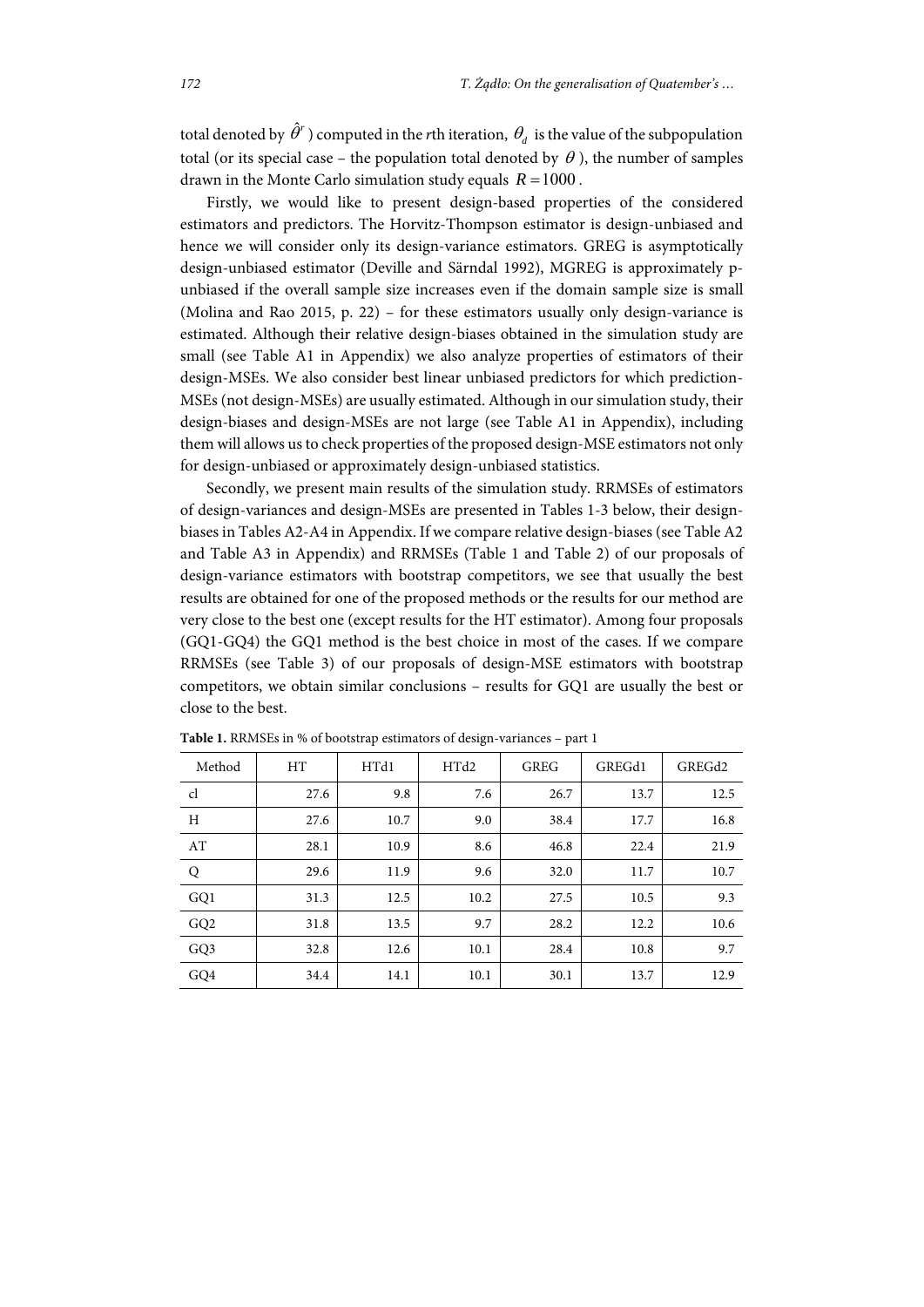| Method          | MGREGd1 | MGREGd2 | BLUPd1 | BLUPd2 |  |
|-----------------|---------|---------|--------|--------|--|
| Η               | 40.4    | 33.9    | 43.6   | 36.9   |  |
| AT              | 44.1    | 39.9    | 45.0   | 37.4   |  |
| Q               | 41.5    | 30.7    | 38.7   | 32.0   |  |
| GQ1             | 43.2    | 29.2    | 36.0   | 25.6   |  |
| GQ <sub>2</sub> | 44.9    | 29.8    | 36.9   | 25.7   |  |
| GQ3             | 42.5    | 30.1    | 35.7   | 23.0   |  |
| GQ4             | 46.4    | 31.4    | 38.6   | 25.9   |  |

**Table 2.** RRMSEs in % of bootstrap estimators of design-variances – part 2

**Table 3.** RRMSEs in % of bootstrap estimators of design-MSEs

| Method          | <b>GREG</b> | GREGd1  | GREG <sub>d2</sub> | MGREGd1 | MGREGd2 | BLUP <sub>d1</sub> | BLUPd <sub>2</sub> |
|-----------------|-------------|---------|--------------------|---------|---------|--------------------|--------------------|
| cl              | $26.4*$     | $13.8*$ | $12.6*$            | $-$ **  | $-***$  | $***$              | $***$              |
| H               | 39.0        | 17.6    | 16.9               | 40.6    | 34.8    | 64.7               | 38.1               |
| AT              | 47.2        | 22.8    | 22.6               | 44.2    | 40.5    | 64.5               | 35.3               |
| Q               | 31.9        | 11.9    | 11.0               | 41.5    | 30.8    | 67.0               | 30.9               |
| GQ1             | 27.4        | 10.6    | 9.3                | 44.7    | 32.8    | 67.3               | 34.6               |
| GQ <sub>2</sub> | 67.2        | 176.0   | 177.5              | 95.2    | 45.3    | 65.3               | 83.5               |
| GQ3             | 77.0        | 42.7    | 42.5               | 75.2    | 112.6   | 65.4               | 60.6               |
| GQ4             | 123.4       | 183.9   | 179.6              | 166.2   | 113.0   | 66.1               | 113.8              |

\* - design-variance estimator (15) is used to estimate design-MSE

 \*\* - classic design-MSE estimator not available due to the lack of second order inclusion probabilities

\*\*\* - design-MSE estimator not available (prediction-MSE is usually estimated)

## **5. Conclusions**

We present a generalisation of the bootstrap algorithm for complex sampling designs proposed by Quatember (2014), used to estimate the design-variance and the design-MSE. We study its properties in the case of estimation of population total using the HT and GREG estimators and in the case of estimation of subpopulation total using the HT, GREG, MGREG estimators and the BLUP. In the simulation study based on real data we show that our proposal gives more accurate design-MSE and designvariance estimators in most of cases (or of similar accuracy in other cases) for estimators and predictors which use auxiliary information compared with the original algorithm and other bootstrap methods considered in the paper.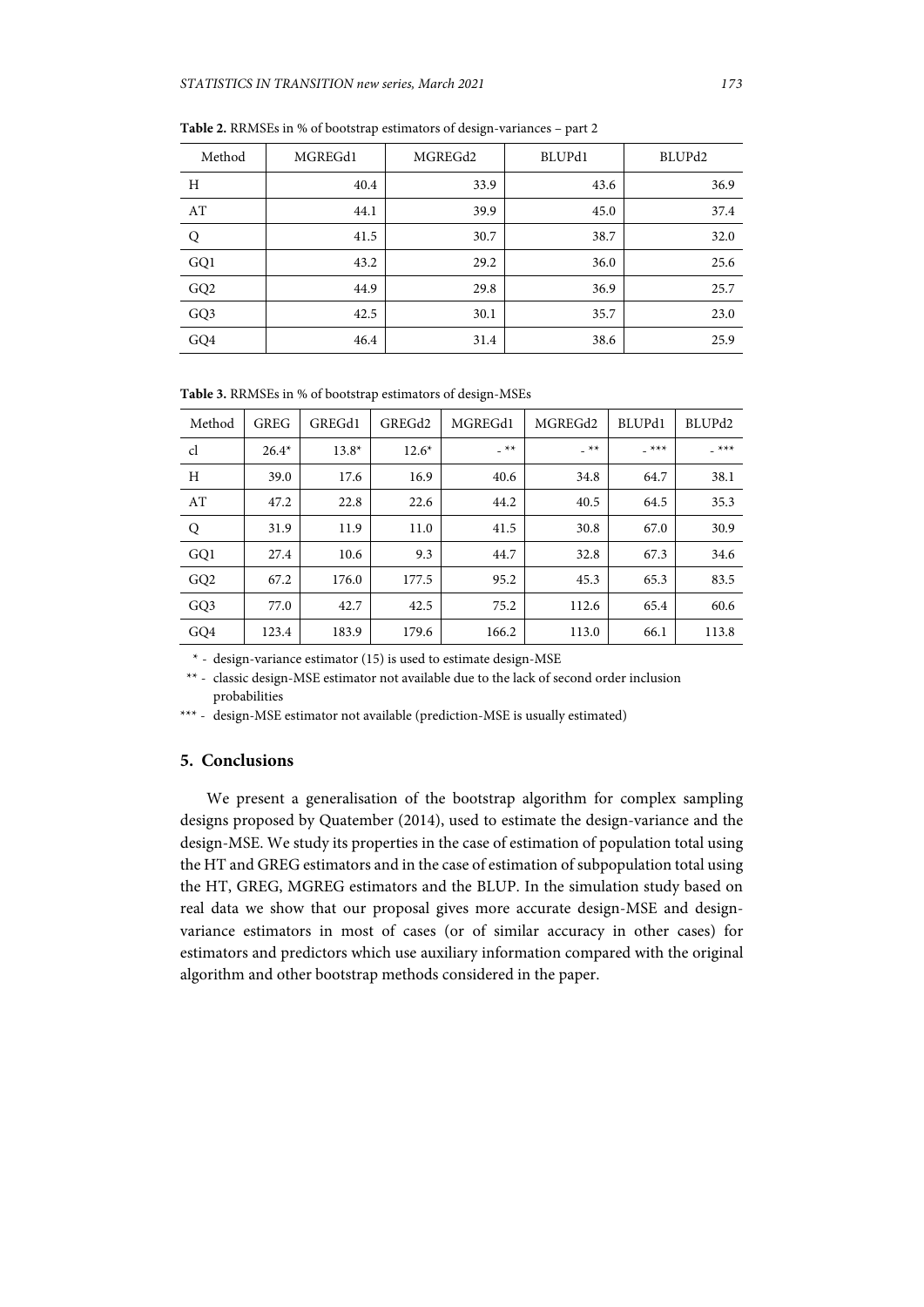## **Acknowledgements**

This paper was presented at the MSA 2019 conference, which financed its publication. Organization of the international conference "Multivariate Statistical Analysis 2019" (MSA 2019) was supported from resources for popularization of scientific activities of the Minister of Science and Higher Education in the framework of agreement No. 712/P-DUN/202019.

## **References**

- ANTAL, E., TILLÉ, Y., (2011). A Direct Bootstrap Method for Complex Sampling Designs From a Finite Population, *Journal of the American Statistical Association*, Vol. 106, No. 494, pp. 534–543.
- ANTAL, E., Tillé, Y., (2014). A New Resampling Method for Sampling Designs Without Replacement: The Doubled Half Bootstrap*, Computational Statististic, V*ol. 29, No. 5, pp. 1345–1363.
- BARBIERO, A., MANZI, G., MECATTI, F., (2015). Bootstrapping probabilityproportional-to-size samples via calibrated empirical population, *Journal of Statistical Computation and Simulation*, Vol. 85, No. 3, pp. 608–620.
- BARBIERO, A., MECATTI, F., (2010). Bootstrap algorithms for variance estimation in πPS sampling, In *Complex Data Modeling and Computationally Intensive Statistical Methods* edited by P. Mantovan and P. Secchi, pp. 2019–2026. Springer-Verlag, Italia.
- BEAUMONT, J. F., PATAK, Z., (2012). On the Generalized Bootstrap for Sample Surveys with Special Attention to Poisson Sampling*, International Statistical Review*, Vol. 80, No. 1, pp. 127–148.
- BREWER, K. E. W., (1975). A simple procedure for sampling πpswor*, Australian & New Zealand Journal of Statistics*, *V*ol. 17, No. 3, pp. 166–172.
- BREWER, K. E. W., HANIF M., (1983). *Sampling with unequal probabilities,* Springer, New York.
- DEVILLE, J. C., (1993). *Estimation de la variance pour less enquêtes en deux phases*. Manuscript, INSEE, Paris.
- DEVILLE, J. C., SÄRNDAL, C. E., (1992). Calibration estimators in survey sampling, *Journal of the American Statistical Association*, Vol. 87, pp. 376–382.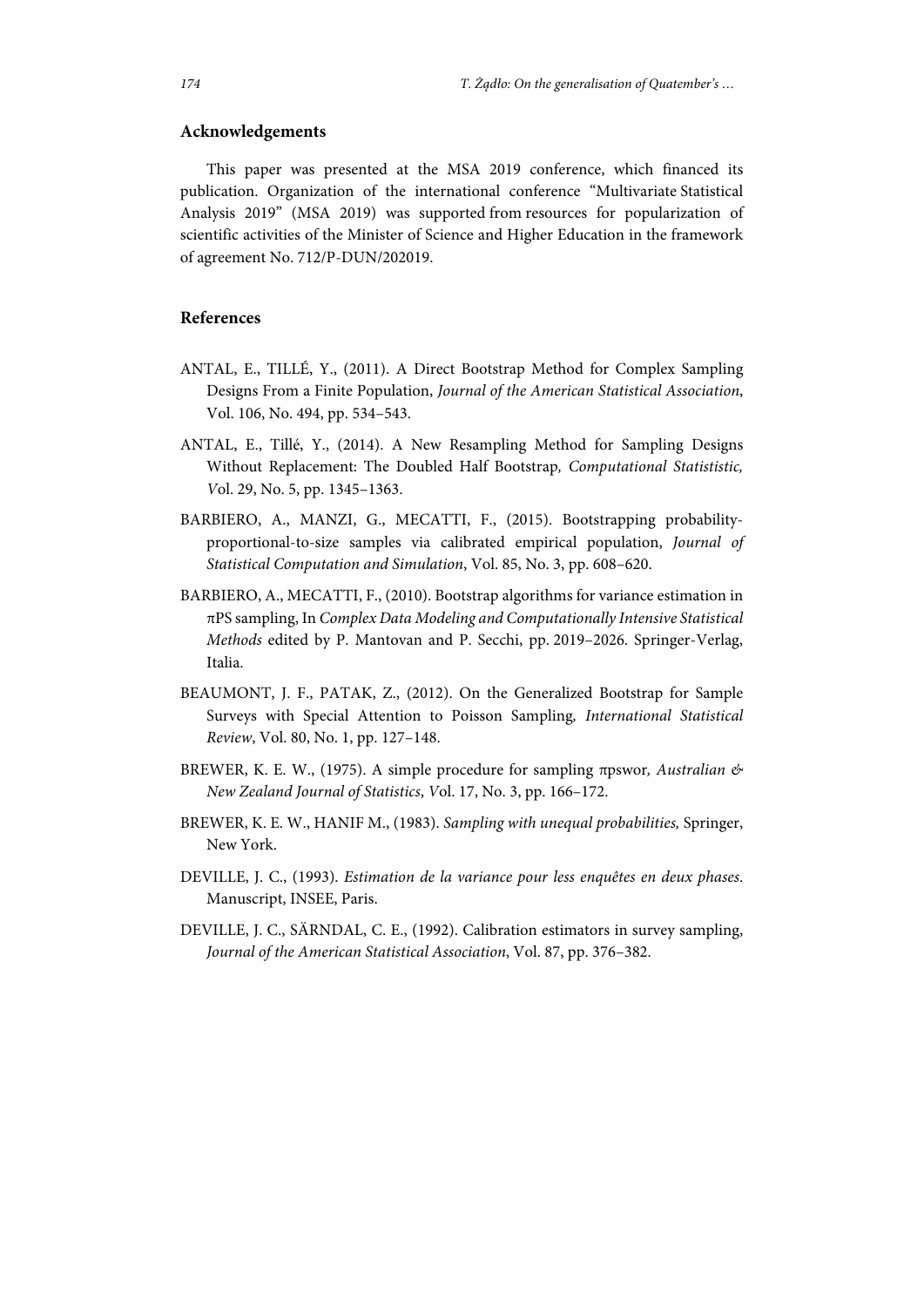- EFRON, B., (1979). Bootstrap methods: another look at the jackknife, *Annals of Statistics*, Vol. 7, pp. 1–26.
- HÁJEK, J., (1981). *Sampling From a Finite Population*, Marcel Dekker, New York.
- HOLMBERG, A., (1998). A bootstrap approach to probability proportional to size sampling*, Proceedings of Section on Survey Research Methods*, American Statistical Association, Washington, pp. 378–383.
- HORVITZ, D.G., THOMPSON, D. J., (1952). A Generalization of Sampling Without Replacement From a Finite Universe, *Journal of the American Statistical Association*, Vol. 47, No. 260, pp. 663–685.
- QUATEMBER, A., (2014). The Finite Population Bootstrap from the Maximum Likelihood to the Horvitz-Thompson Approach*, Austrian Journal of Statistics,* Vol. 43, pp. 93–102.
- R DEVELOPMENT CORE TEAM, (2019). *A language and environment for statistical computing*, R Foundation for Statistical Computing, Vienna.
- RANALLI, M. G., MECATTI, F., (2012). Comparing Recent Approaches for Bootstrapping Sample Survey Data: A First Step Towards a Unified Approach, *Proceedings of Section on Survey Research Methods*, American Statistical Association, Washington, pp. 4088–4099.
- RAO, J. N. K, MOLINA, I., (2015). *Small area estimation*. *Second edition*, John Wiley and Sons, Hoboken, New Jersey.
- RAO, J. N. K., WU, C. F. J., (1988). Resampling Inference for Complex Survey Data*, Journal of American Statistical Association*, Vol. 83, pp. 231–241.
- ROYALL, R. M., (1976). The Linear Least Squares Prediction Approach to Two-Stage Sampling*, Journal of the American Statistical Association*, Vol. 71, pp. 657–473.
- SÄRNDAL, C. E, (1981). Frameworks for Inference in Survey Sampling with Applications to Small Area Estimation and Adjustment for Nonresponse, *Bulletin of the International Statistical Institute*, Vol. 49, pp. 494–513.
- SÄRNDAL, C. E., SWENSSON, B., WRETMAN, J., (1992). *Model Assisted Survey Sampling*, Springer-Verlag, New York.
- SEN, A. R., (1953). On the estimate of variance in sampling with varying probabilities, *Journal of the Indian Society of Agricultural Statistics,* Vol. 5, No. 2, pp. 119–127.
- SINGH, A. C, MOHL, C. A., (1996). Understanding calibration estimators in survey sampling*, Survey Methodology*, Vol. 22, pp. 107–115.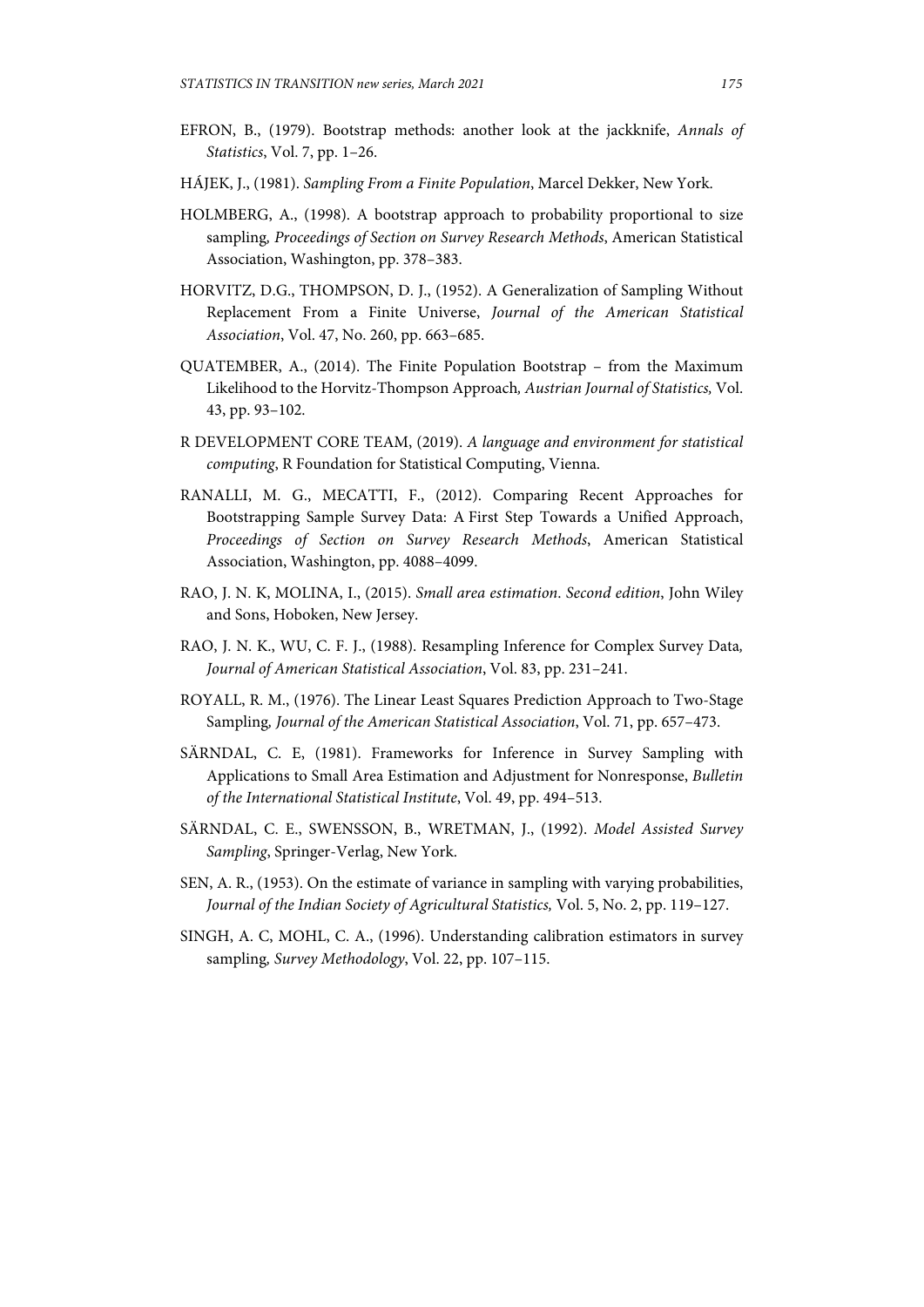- SITTER, R. R., (1992). A Resampling Procedure for Complex Survey Data, *Journal of the American Statistical Association*, Vol. 87, pp. 755–765.
- STUKEL, D. M., HIDIROGLOU, M. A., SÄRNDAL, C. E., (1996). Variance estimation for calibration estimators: A comparison of jackknifing versus Taylor linearization, *Survey Methodology*, Vol. 22, pp. 177–125.
- TILLÉ, Y., (2006). *Sampling algorithms,* Springer-Verlag, New York.
- YATES, F., GRUNDY, P. M., (1953). Selection Without Replacement from Within Strata with Probability Proportional to Size, *Journal of the Royal Statistical Society*, *Ser. B*, Vol. 15, pp. 235–261.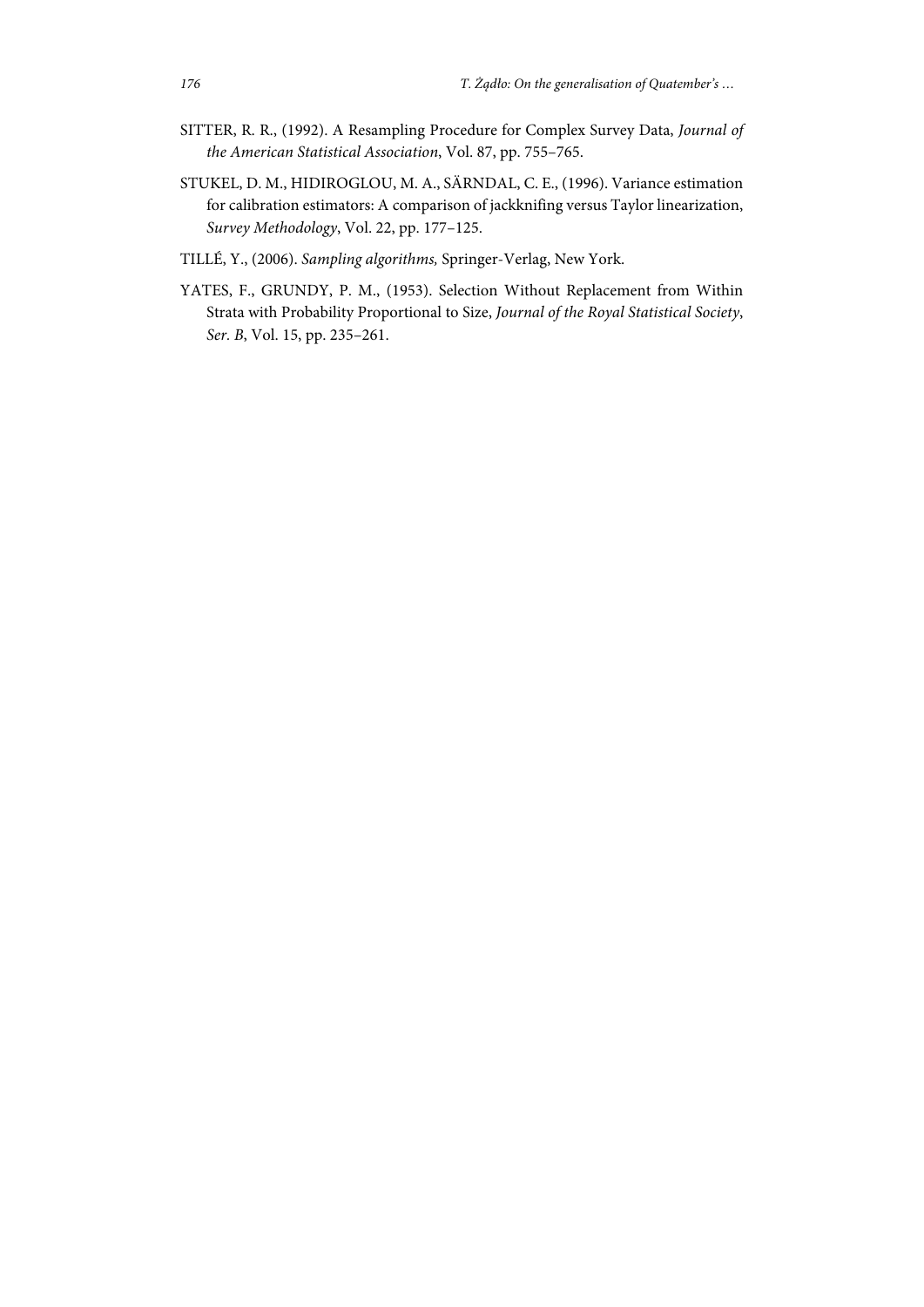## **APPENDIX**

| estimator/predictor | relative bias (in %) | RRMSE (in %) |  |
|---------------------|----------------------|--------------|--|
| <b>HT</b>           | $-0.079$             | 1.836        |  |
| HTd1                | $-0.215$             | 14.654       |  |
| HTd2                | 0.037                | 11.498       |  |
| GREG                | $-0.172$             | 1.790        |  |
| GREGd1              | $-0.799$             | 15.592       |  |
| GREG <sub>d2</sub>  | 0.359                | 12.232       |  |
| MGREGd1             | $-0.208$             | 2.804        |  |
| MGREGd2             | $-0.148$             | 2.190        |  |
| BLUPd1              | $-3.100$             | 3.809        |  |
| BLUPd2              | 0.544                | 2.935        |  |

**Table A1.** Relative design-biases and design-RRMSEs in % of considered estimators and predictors

**Table A2.** Relative biases in % of bootstrap estimators of design-variances – part 1

| Method          | <b>HT</b> | HTd1   | HTd2   | <b>GREG</b> | GREGd1 | GREGd2 |
|-----------------|-----------|--------|--------|-------------|--------|--------|
| Cl              | 9.5       | 0.6    | $-1.1$ | 1.6         | $-6.8$ | $-8.0$ |
| $\rm H$         | 8.1       | $-1.4$ | $-2.9$ | 9.1         | $-0.8$ | $-1.5$ |
| AT              | 9.6       | 0.6    | $-1.0$ | 16.8        | 4.1    | 3.3    |
|                 | 13.5      | 5.6    | 3.5    | 6.2         | 0.6    | 0.2    |
| GQ1             | 14.6      | 5.8    | 3.6    | 3.4         | $-2.5$ | $-3.1$ |
| GQ <sub>2</sub> | 14.8      | 8.8    | 6.3    | 3.8         | 3.3    | 3.2    |
| GQ3             | 14.9      | 5.5    | 3.3    | 3.2         | $-2.9$ | $-3.7$ |
| GQ4             | 15.2      | 9.4    | 7.0    | 3.8         | 1.7    | 1.7    |

**Table A3.** Relative biases in % of bootstrap estimators of design-variances – part 2

| Method                  | MGREGd1 | MGREGd2 | BLUPd1 | BLUPd <sub>2</sub> |
|-------------------------|---------|---------|--------|--------------------|
| H                       | 3.2     | 1.8     | 7.8    | 9.3                |
| $\mathbf{A} \mathbf{T}$ | 9.2     | 10.3    | 10.3   | 10.8               |
|                         | 7.6     | $-1.1$  | 1.0    | 1.4                |
| $\rm GQ1$               | 8.6     | $-3.8$  | $-1.7$ | $-3.8$             |
| $\rm GQ2$               | 11.4    | $-3.2$  | $-1.7$ | $-5.7$             |
| $\rm GQ3$               | 7.0     | $-4.5$  | $-1.8$ | $-3.8$             |
| GQ4                     | 10.2    | $-2.9$  | $-2.5$ | $-7.0$             |